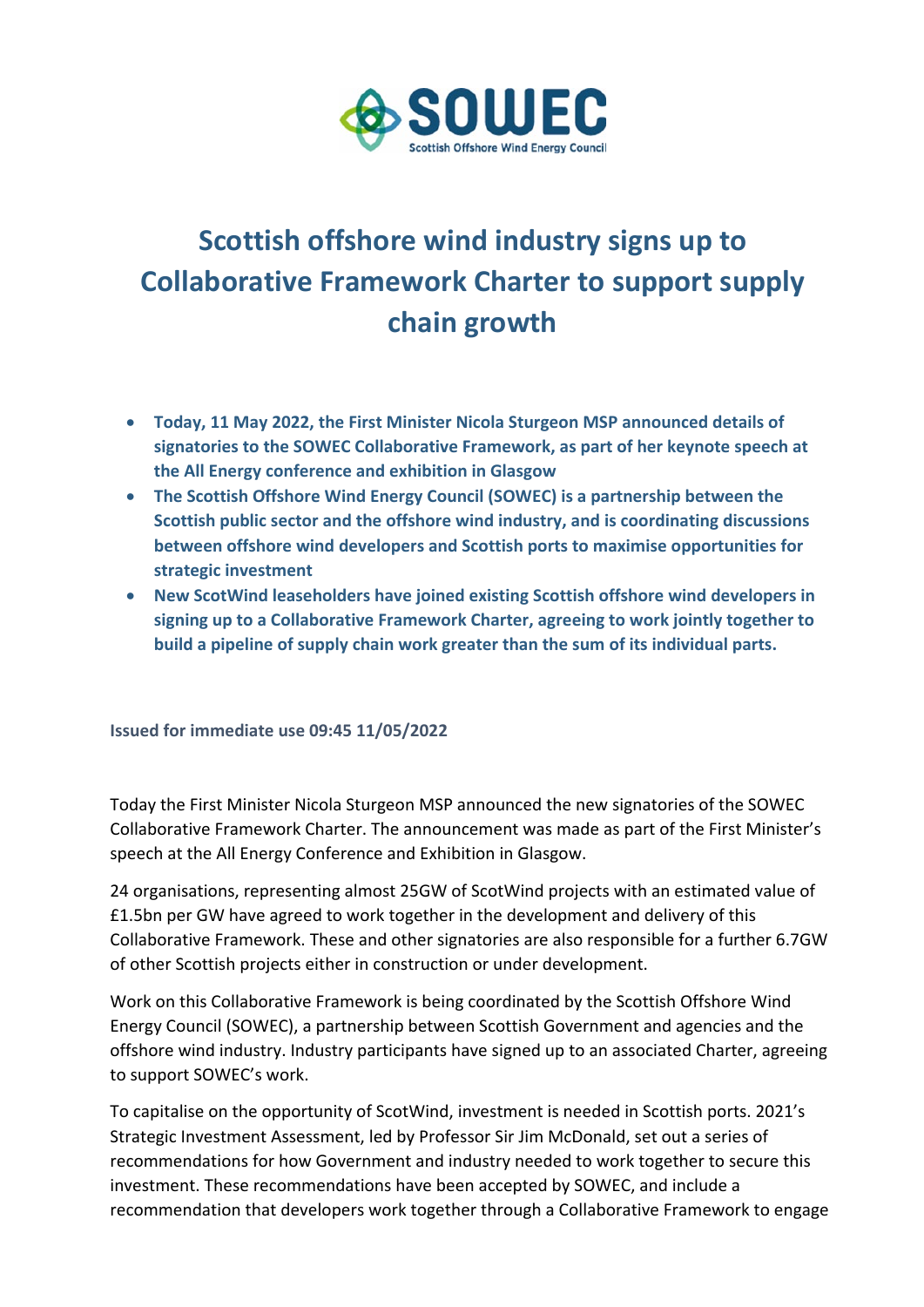Scottish ports, with an initial focus being fabrication and manufacture for floating platforms and foundations.

SOWEC began work on the Collaborative Framework in autumn 2021, with developer members agreeing a set of principles to guide action. These principles have been reviewed and agreed by ScotWind lease winners and existing developers.

Alongside this work, the Scottish Government, enterprise agencies and SOWEC have been engaging Scottish ports to look at how best to involve ports in collaborative discussions with developers.

The 24 developers signing up to this Charter will now work jointly together to review the pipeline of Scottish offshore wind projects and identify ways they can work together to maximise how they work with Scottish ports to share capacity and space and also help underpin new investment.

**First Minister Nicola Sturgeon said:** "Wind power is already the cheapest form of power in our electricity mix – it is certainly, for example, cheaper than nuclear power.

"Scotland is developing both our onshore and offshore wind capacity. We have set out our intention of installing a further 8 to 12 gigawatts of onshore wind capacity.

"And the last few months have seen significant progress in developing our offshore wind sector - The Scottish Offshore Wind Energy Council has co-ordinated a Collaborative Framework Charter, which is being published today.

"It has been signed by 24 companies and under the charter, those developers have agreed to collaborate, to create supply chain work within Scotland."

**SOWEC industry co-chair Brian McFarlane** said: "Scotland's offshore wind industry has made a series of commitments about working to support the Scottish supply chain. SOWEC's Collaborative Framework is a practical way for developers and Scottish ports to work together, to help build a long-term pipeline of work, creating certainty that ports need to prioritise investment in higher value activities like fabrication. By working together developers can look for joint opportunities and also mitigate some of the risks faced in bringing together the infrastructure we will need to successfully build out the full pipeline of ScotWind projects."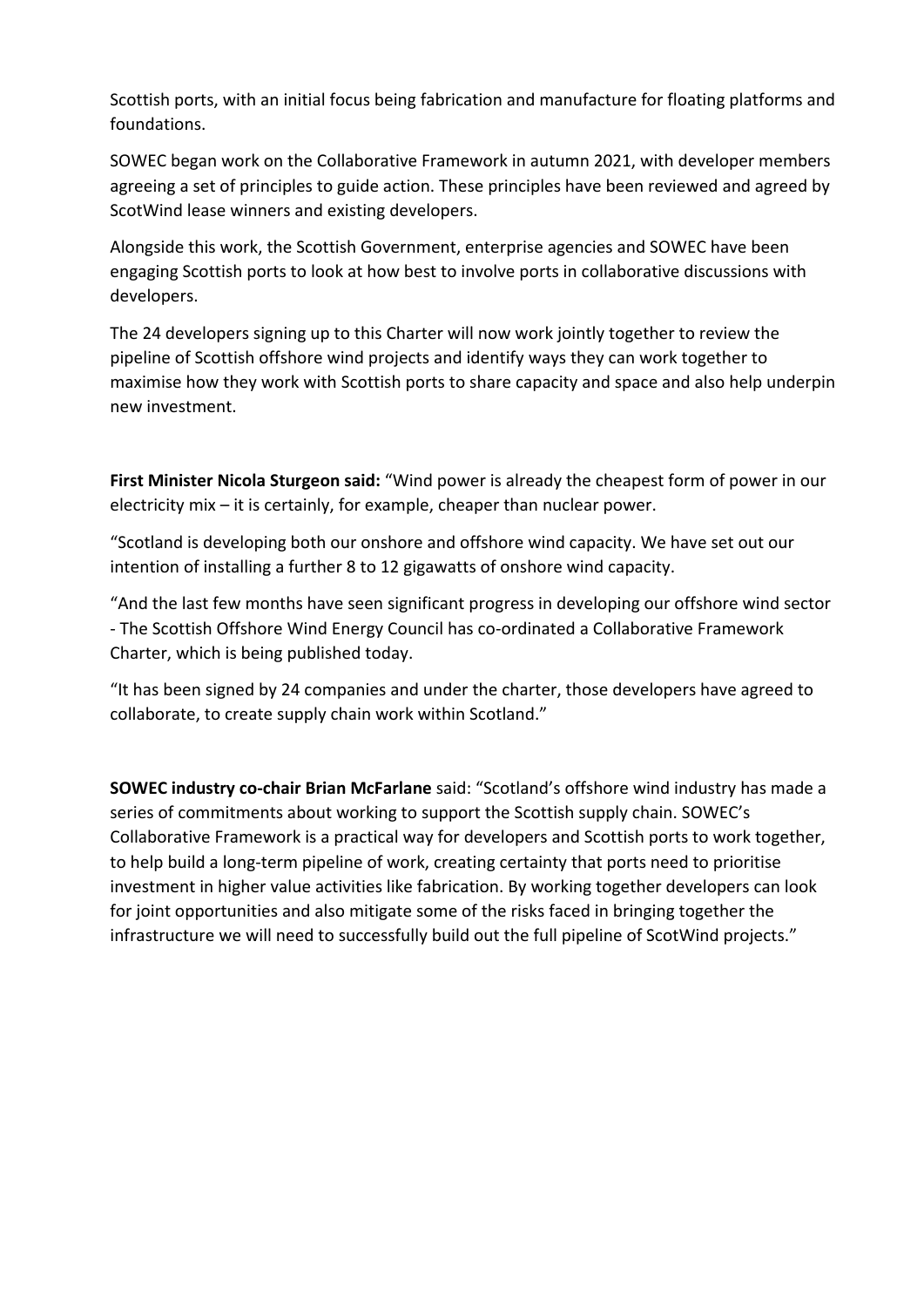## Collaborative Framework Charter signatories

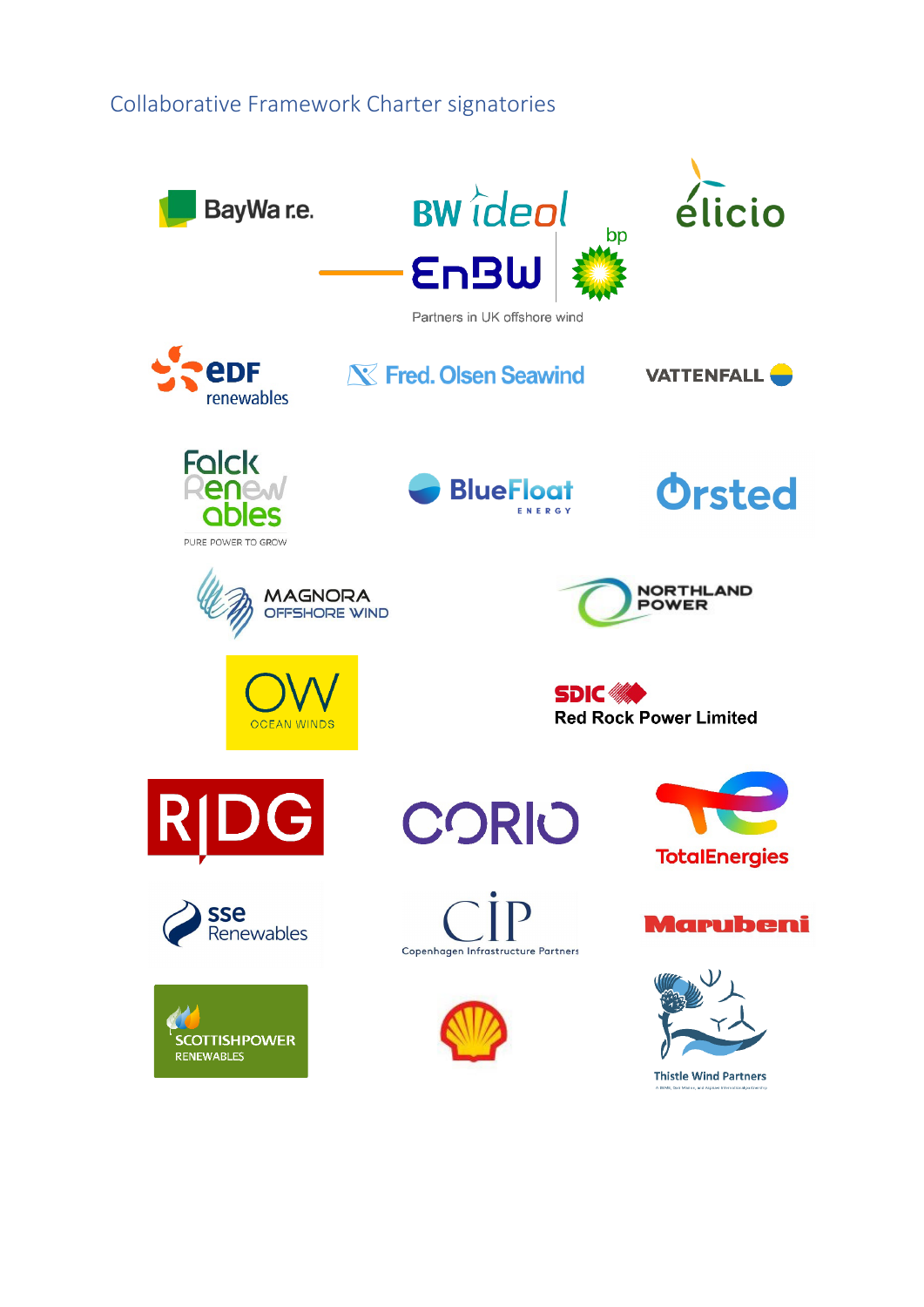Organisations signing this Charter are being supported by organisations including Highlands & Islands Enterprise, the Net Zero Technology Centre, the Offshore Renewable Energy Catapult, Scottish Enterprise and Scottish Renewables.

**Highlands and Islands Enterprise Chief Executive Stuart Black**, said: "Offshore wind offers huge potential for the Highlands and Islands and for Scotland. Along with emerging green hydrogen production, it's part of our long-term strategy for the region. Nearly £300m has been invested in our region's ports and harbours since 2010, and we now have a network of those serving the industry's growth.

"Developing a thriving supply chain around all of this requires solid collaboration across all parties. That's what the charter is all about. I'm delighted to be working with our partners to really make sure offshore wind delivers maximum benefits for Scotland's economy."

**ORE Catapult Chief Executive Andrew Jamieson**, said: "To build sustainable economic growth and local benefit from offshore wind will require unprecedented levels of public and private sector collaboration. Through co-ordination of investment in port infrastructure and supply chain development, we can deliver on the immense opportunity, and this framework provides the basis for building that truly coordinated approach to wider sector growth."

**Net Zero Technology Centre CEO Colette Cohen,** said: "Collaboration across developers, the supply chain, ports and infrastructure is fundamental to accelerating the delivery of the ScotWind projects. Innovation will play a key role in reducing floating offshore wind costs; however, we need consents and grid now to accelerate project delivery. The ability to test and demonstrate these innovations today for deployment tomorrow is key if Scotland is to stay ahead in the global race."

**Scottish Enterprise Chief Executive Adrian Gillespie** said: "Scottish Enterprise fully supports this charter, further enhancing collaboration across developers, government and enterprise agencies in our shared interest in building a Scottish supply chain that will play a full role in delivering ScotWind and realising the billions of pounds of economic opportunities from these and future projects.

"We have supported the offshore wind industry for well over a decade and are aligned with the collaborative nature of the charter, which we will support alongside our sister enterprise agencies to create hubs of expertise around Scotland to increase manufacturing activity, investment and jobs in offshore wind.

"Ultimately this is about working smarter, making the most of Scotland's manufacturing assets and port infrastructure to create a sustainable pipeline of projects to further our net zero economy through energy transition."

**Scottish Renewables Energy Transition and Supply Chain Manager Emma Harrick**, said: "By signing the Collaborative Framework Charter developers have pledged to work together to enable the success of Scottish companies aspiring to work in offshore wind and to support the fundamental work to deliver significant supply chain growth which must start now. Scottish Renewables welcomes this announcement, which evidences real progress on the SOWEC Strategic Investment Assessment recommendations and is a vital forward step for supply chain development in Scotland."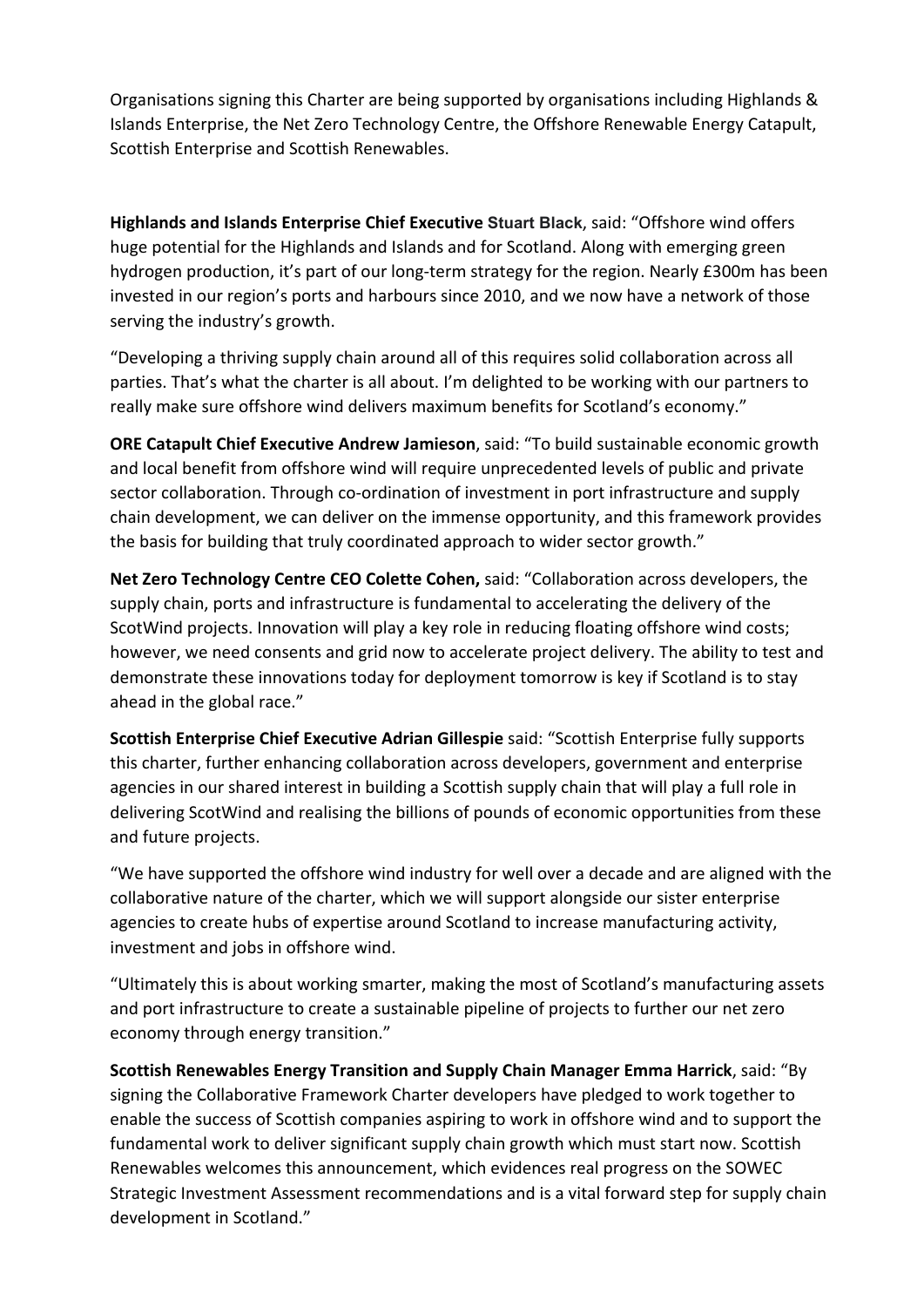A number of Charter signatories have also set out their support and provided background to their participation in the Collaborative Framework.

**EDF Renewables UK and Ireland's Head of Offshore Wind, Scott Sutherland** said: "We are pleased to be part of the new charter to support supply chain growth and will continue to support as many Scottish companies as we can when we build our projects.

"Our Neart na Gaoithe offshore wind farm is already using Port of Dundee, investing in Eyemouth Harbour with a new operations and maintenance hub built by Scottish firm, Muir Construction, and we are having foundation jackets built at Harland and Wolff in Methil in Fife."

**Céline Combé, Project Director, EnBW**, said: "bp and EnBW are delighted to be signatories to the Collaborative Framework Charter. Collaboration is a key element for us in delivering our ScotWind project and this Charter further enables that. We're committed to investing in Scottish ports, Scottish shipbuilding, and Scottish skills as an integral part of our project delivery. We look forward to working with SOWEC and fellow stakeholders to bring competitive and sustainable opportunities to Scotland."

**Floating Energy Allyance Chairman Peter Goderis** said: "Floating Energy Allyance was established as a result of close collaboration between three developers with a shared vision of a successful floating offshore wind project in Scotland. We are therefore very happy to sign this Charter and build on our collaborative approach as we take the project forward, working closely with Scotland's ports and supply chain and industry partners."

**Commenting on the launch of the SOWEC Collaborative Framework Charter, Lars Bender, representing the Mara Mhòr Offshore Wind Farm which is being co-developed by Fred. Olsen Seawind and Vattenfall**, said: "ScotWind represents a major investment in Scotland's green energy future, and it is key that this once-in-a-generation opportunity also stimulates sustainable growth of a world-class Scottish supply chain. To achieve these ambitions, a collaborative approach between developers, industry, and the public sector is needed. It is for this reason that Fred. Olsen Seawind and Vattenfall are proud to be signatories to the Collaborative Framework Charter, which will encourage partnership working and assist developers in finding innovative solutions to infrastructure or supply chain challenges.

"With an initial focus of the Collaborative Framework being on floating fabrication and manufacture, we look forward to working closely within SOWEC to maximise opportunities for the floating wind supply chain, allowing us to deliver value and sustainable jobs through the development of Mara Mhòr Offshore Wind Farm."

**Charlie Jordan, ScottishPower's Offshore Director, UK and Ireland,** said: "Supporting the Scottish supply chain to prosper and take a world-leading role in the commercialisation of floating offshore wind is a no brainer and a win-win for everyone involved. Partnership, innovation and collaboration will be key and we're proud to sign up to the Framework and ensure our ScotWind projects – floating and fixed – help deliver on those ambitions. We want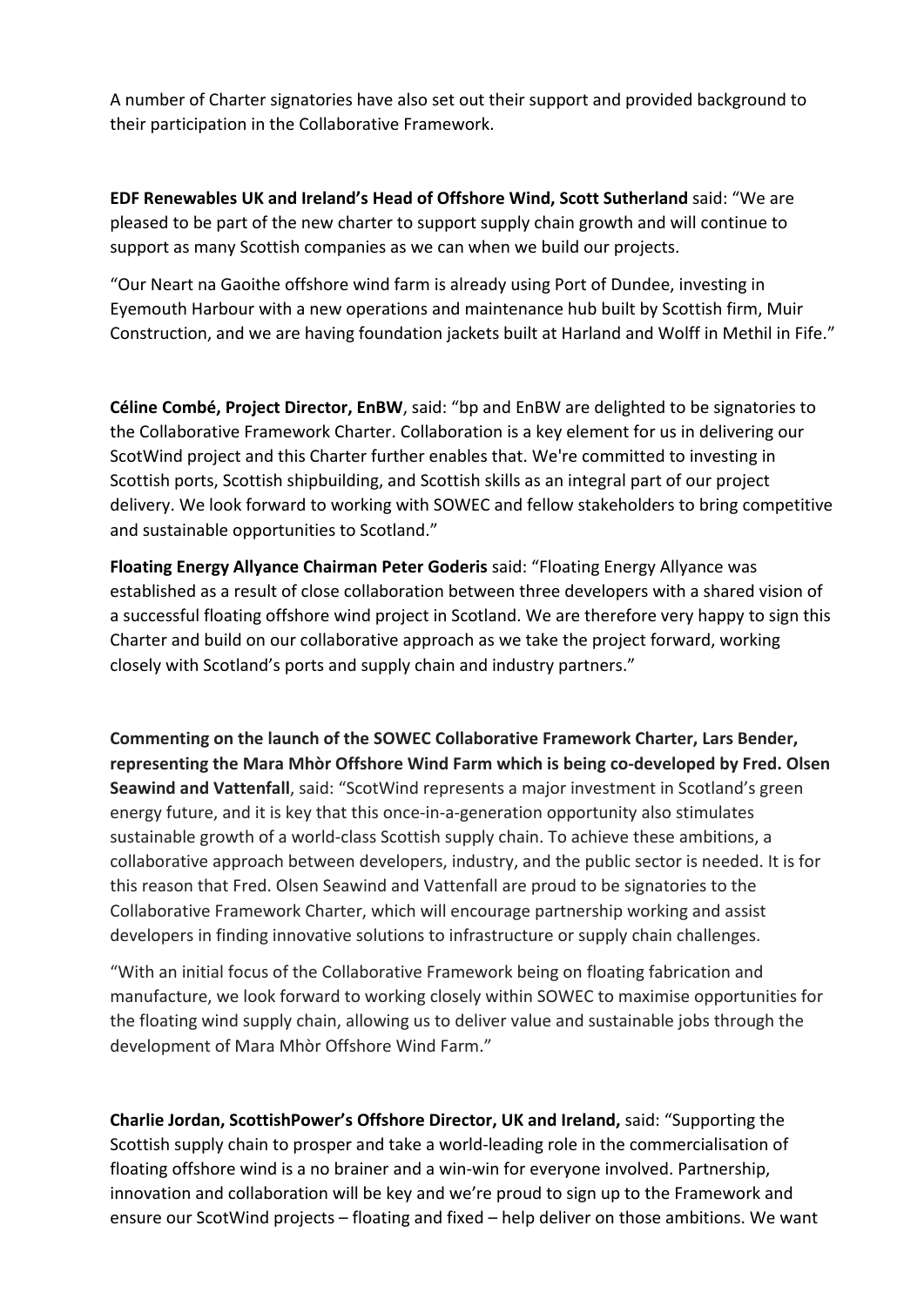to make a long and lasting difference for people, businesses and communities across the whole of Scotland and deliver a clean energy future for us all."

**Simon Roddy, SVP Upstream Shell UK and Board member for Shell's ScotWind Joint Ventures**, said: "The North Sea is an energy asset that will be the backbone of the UK's energy system as we transition and build renewable energy at scale. Now we need to accelerate our collaboration to unleash ScotWind's full potential: 25 GW of clean energy. That means companies like Shell and our partner ScottishPower, as well as supply chain and our workforces, coming together to deliver net zero in the UK, while stimulating economic growth and jobs."

**Senior Project Manager at SSE Renewables, David Hinshelwood**, said: "Along with our ScotWind consortium partners Marubeni and CIP we are delighted to become a member of this Collaborative Framework Charter. As international developers, we recognise the importance of industry working together to maximise the growth of the local supply chain. We are keen to support SOWEC and work with all key stakeholders to ensure that this framework accelerates the delivery of real economic stimulation for Scotland from ScotWind. We believe our project will play a significant role in helping to create a long-term sustainable local supply chain and develop the port infrastructure required."

## Full List of Charter Signatories

| BayWa r.e                          | Marubeni                     |
|------------------------------------|------------------------------|
| <b>BlueFloat Energy</b>            | Northland                    |
| BP.                                | Ocean Winds                  |
| <b>BW Ideol</b>                    | Orsted                       |
| Copenhagen Infrastructure Partners | <b>Red Rock Power</b>        |
| Corio Generation                   | <b>RIDG</b>                  |
| <b>EdF Renewables</b>              | ScottishPower Renewables     |
| Fred. Olsen Seawind                | Shell                        |
| Falck                              | <b>SSE Renewables</b>        |
| Elicio                             | <b>Thistle Wind Partners</b> |
| EnBW                               | <b>TotalEnergies</b>         |
| Magnora Offshore Wind              | Vattenfall                   |